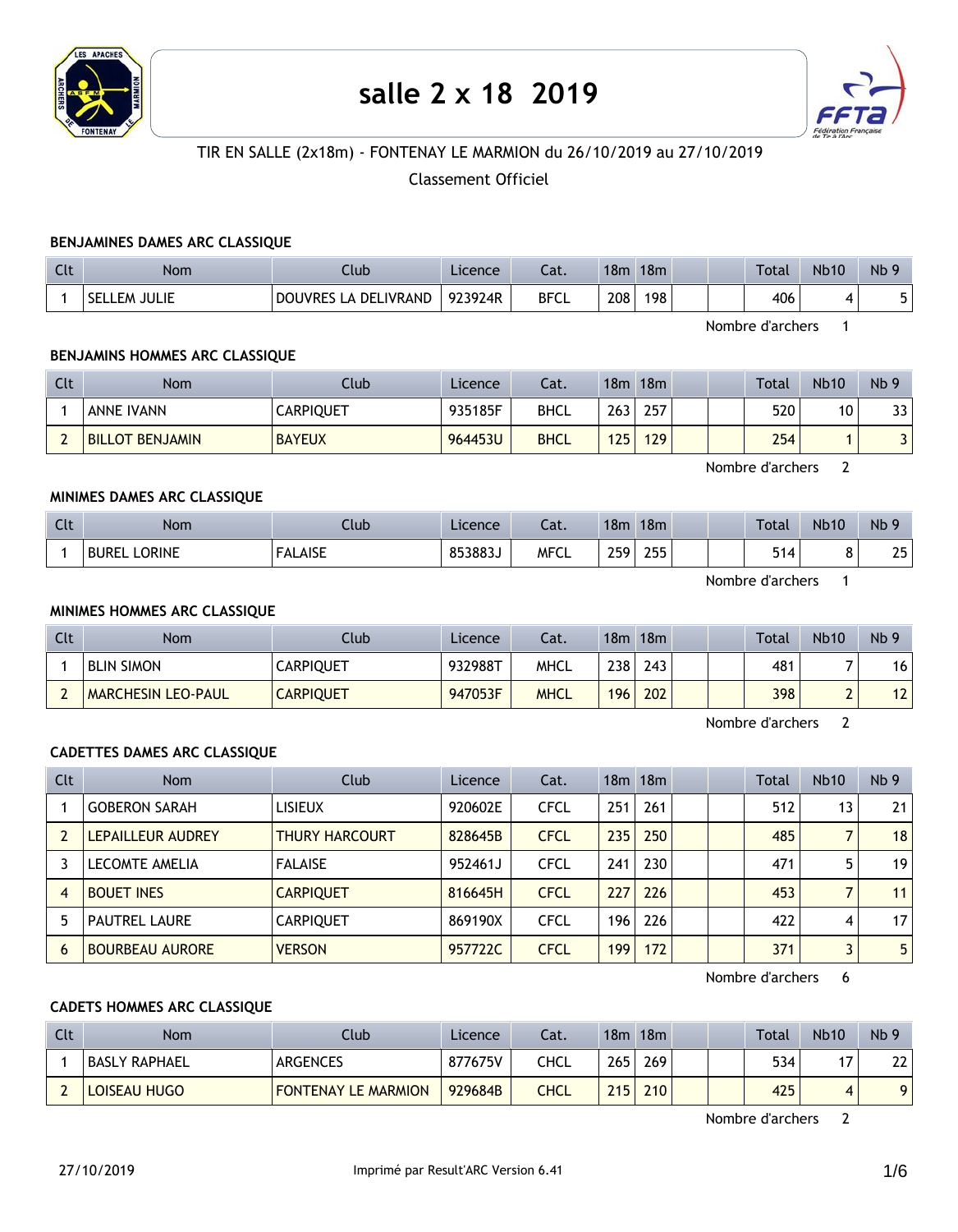#### **JUNIORS DAMES ARC CLASSIQUE**

| <b>Clt</b> | Nom                 | Club             | Licence | Cat.        | 18m | 18m              |  | <b>Total</b> | <b>Nb10</b> | Nb <sub>9</sub> |
|------------|---------------------|------------------|---------|-------------|-----|------------------|--|--------------|-------------|-----------------|
|            | <b>OSMONT ALICE</b> | CARPIQUET        | 916818S | JFCL        | 236 | 216 <sub>1</sub> |  | 452          | 10          | 21              |
| <b>.</b>   | COIGNET GABRIELLE   | <b>CARPIQUET</b> | 892307Z | <b>JFCL</b> | 221 | 212 <sub>1</sub> |  | 433          |             | 19              |

Nombre d'archers 2

# **JUNIORS HOMMES ARC CLASSIQUE**

| Clt | <b>Nom</b>            | Club                  | Licence | Cat.        |     | 18 <sub>m</sub> 18 <sub>m</sub> |  | Total | <b>Nb10</b>     | Nb <sub>9</sub> |
|-----|-----------------------|-----------------------|---------|-------------|-----|---------------------------------|--|-------|-----------------|-----------------|
|     | <b>PALMIER PAUL</b>   | <b>CARPIOUET</b>      | 840439W | JHCL        | 245 | 248                             |  | 493   | 10              | 21              |
|     | <b>MATHIEU MATTEO</b> | <b>LISIEUX</b>        | 919177F | <b>JHCL</b> | 242 | 251                             |  | 493   | 10 <sup>1</sup> | 17 <sub>1</sub> |
|     | ROGER JULES           | <b>VIRE</b>           | 849202W | JHCL        | 244 | 245                             |  | 489   | 8               | 22              |
| 4   | <b>LEMOISSON HUGO</b> | <b>THURY HARCOURT</b> | 845602H | JHCL        | 202 | 192                             |  | 394   | 4               | 9 <sub>1</sub>  |
|     | <b>BOYER MATHEO</b>   | <b>ARGENCES</b>       | 940807S | JHCL        | 201 | 187                             |  | 388   | 6               | 10 <sup>1</sup> |

Nombre d'archers 5

# **SENIORS 1 DAMES ARC CLASSIQUE**

| Clt | Nom          | Jlub     | Licence | Cat.  | 18 <sub>m</sub>       | 18m        |  | Total | <b>Nb10</b> | Nb <sub>9</sub> |
|-----|--------------|----------|---------|-------|-----------------------|------------|--|-------|-------------|-----------------|
|     | LACOUR JULIE | ARGENCES | 710142U | S1FCL | 222<br>. . <i>. .</i> | כרר<br>دعه |  | 445   | -           | -               |

Nombre d'archers 1

# **SENIORS 1 HOMMES ARC CLASSIQUE**

| <b>Clt</b> | <b>Nom</b>                 | <b>Club</b>                 | Licence | Cat.               |     | $18m$ 18 $m$ |  | <b>Total</b> | <b>Nb10</b> | Nb <sub>9</sub> |
|------------|----------------------------|-----------------------------|---------|--------------------|-----|--------------|--|--------------|-------------|-----------------|
|            | <b>DUPONT ALEXIS</b>       | <b>CHERBOURG EN COTENT</b>  | 723990W | S <sub>1</sub> HCL | 275 | 275          |  | 550          | 26          | 21              |
|            | <b>BENOIST MARKYANN</b>    | <b>DOUVRES LA DELIVRAND</b> | 941077K | S <sub>1</sub> HCL | 227 | 254          |  | 481          | 9           | 15              |
|            | <b>LORENCE JULIEN</b>      | <b>VERSON</b>               | 880057J | S <sub>1</sub> HCL | 243 | 234          |  | 477          | 6           | 15 <sup>1</sup> |
| 4          | LEFEBVRE GUILLAUME         | <b>CARPIQUET</b>            | 426100C | S <sub>1</sub> HCL | 248 | 220          |  | 468          | 11          | 12              |
| 5          | <b>JEANNE CEDRIC</b>       | <b>VIRE</b>                 | 942977A | S <sub>1</sub> HCL | 216 | 225          |  | 441          | 9           | 10 <sup>1</sup> |
| 6          | PICOT NICOLAS              | <b>THURY HARCOURT</b>       | 421373P | S <sub>1</sub> HCL | 216 | 210          |  | 426          | 5           | 13              |
|            | <b>DURAND JULIEN</b>       | <b>CAEN</b>                 | 969278N | S <sub>1</sub> HCL | 207 | 200          |  | 407          | 5.          | 13              |
| 8          | <b>TERRY JEAN BAPTISTE</b> | <b>CAEN</b>                 | 972565L | S <sub>1</sub> HCL | 178 | 198          |  | 376          | 5           | 9 <sup>1</sup>  |

Nombre d'archers 8

# **SENIORS 2 DAMES ARC CLASSIQUE**

| Clt            | <b>Nom</b>                | Club                        | Licence | Cat.               |     | $18m$ 18 $m$ |  | Total | <b>Nb10</b> | Nb <sub>9</sub> |
|----------------|---------------------------|-----------------------------|---------|--------------------|-----|--------------|--|-------|-------------|-----------------|
|                | <b>LAURENCE SYLVIANE</b>  | <b>FONTENAY LE MARMION</b>  | 754738T | S <sub>2</sub> FCL | 253 | 245          |  | 498   | 15          | 14              |
| $\overline{2}$ | <b>FRIEDRICH ISABELLE</b> | <b>MERVILLE FRANCEVILLE</b> | 670980B | S <sub>2</sub> FCL | 248 | 247          |  | 495   |             | 21              |
|                | POISSON NATHALIE          | <b>CARPIOUET</b>            | 931214P | S <sub>2</sub> FCL | 247 | 241          |  | 488   | 13          | 14              |
| $\overline{4}$ | <b>REYNAUD LAURENCE</b>   | <b>CARPIQUET</b>            | 854281S | S <sub>2</sub> FCL | 220 | 241          |  | 461   | 11          | 15              |
| 5              | <b>CARRANO VALERIE</b>    | <b>THURY HARCOURT</b>       | 004541L | S <sub>2</sub> FCL | 219 | 235          |  | 454   | 6           | 15              |
| 6              | <b>PAUTREL ANNIE</b>      | <b>CARPIOUET</b>            | 909571P | S <sub>2</sub> FCL | 218 | 234          |  | 452   | 5           | 19              |
|                | <b>BEUVE SOLVEIG</b>      | <b>ARGENCES</b>             | 694847U | S <sub>2</sub> FCL | 213 | 224          |  | 437   | 2           | 16              |
| 8              | <b>LACOUR SONIA</b>       | <b>ARGENCES</b>             | 791033U | S <sub>2</sub> FCL | 206 | 211          |  | 417   | 5           | 15              |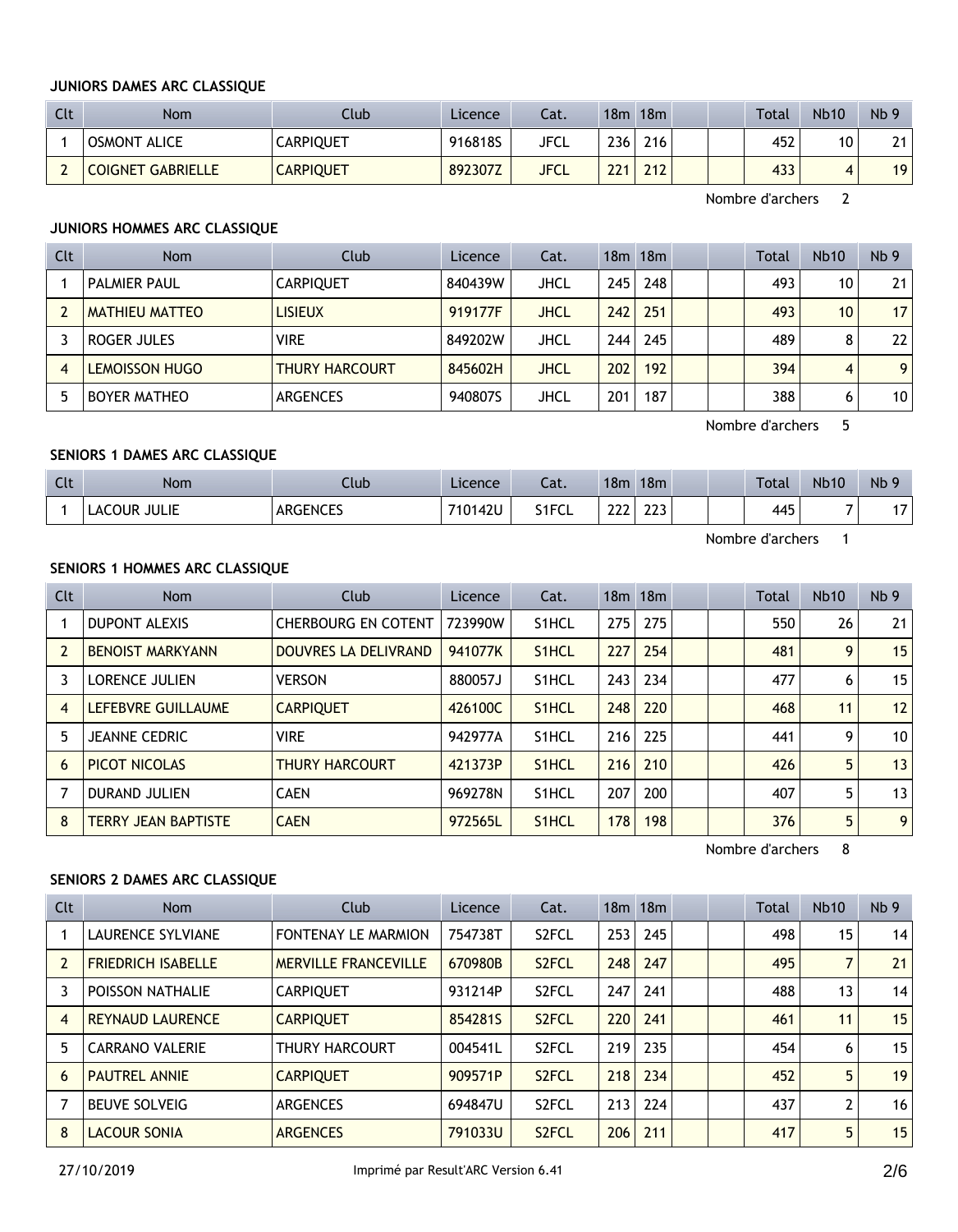| 408<br><b>SOFCI</b><br>207<br>.<br>201<br>$\cdots$<br>.erie<br>79504F<br>า⊢N<br>.<br>чn.<br>المد<br>$27 - 1$<br>ு<br>ີ<br>$ -$<br>the contract of the contract of the contract of the contract of the contract of<br>$\sim$<br>_____ |
|--------------------------------------------------------------------------------------------------------------------------------------------------------------------------------------------------------------------------------------|
|--------------------------------------------------------------------------------------------------------------------------------------------------------------------------------------------------------------------------------------|

Nombre d'archers 9

# **SENIORS 2 HOMMES ARC CLASSIQUE**

| Clt            | Nom                       | Club                        | Licence | Cat.  | D <sub>1</sub> | D <sub>2</sub> | D <sub>3</sub> | D <sub>4</sub> | <b>Total</b> | <b>Nb10</b>             | Nb <sub>9</sub> |
|----------------|---------------------------|-----------------------------|---------|-------|----------------|----------------|----------------|----------------|--------------|-------------------------|-----------------|
| 1              | <b>CHAPON THIERRY</b>     | HEROUVILLE SAINT CLAI       | 800075X | S2HCL | 271            | 275            |                |                | 546          | 26                      | 17              |
| $\overline{2}$ | <b>CAPDEVILA PHILIPPE</b> | <b>OUISTREHAM</b>           | 914836M | S2HCL | 270            | 270            |                |                | 540          | 19                      | 26              |
| 3              | FLEURY DIMITRI            | <b>CARPIQUET</b>            | 914844W | S2HCL | 269            | 262            |                |                | 531          | 20                      | 24              |
| $\overline{4}$ | <b>ALLIX MICHAEL</b>      | <b>MERVILLE FRANCEVILLE</b> | 942879U | S2HCL | 267            | 263            |                |                | 530          | 14                      | 24              |
| 5              | <b>DUREL THIERRY</b>      | ST PIERRE SUR DIVES         | 672102W | S2HCL | 261            | 266            |                |                | 527          | 13                      | 28              |
| 6              | <b>PALY OLIVIER</b>       | <b>FONTENAY LE MARMION</b>  | 800914J | S2HCL | 270            | 256            |                |                | 526          | 23                      | 17              |
| 7              | <b>LECOCQ FABRICE</b>     | ST <sub>LO</sub>            | 798075Y | S2HCL | 254            | 252            |                |                | 506          | 10                      | 21              |
| 8              | <b>GILLES PHILIPPE</b>    | <b>VILLERS SUR MER</b>      | 799709Z | S2HCL | 249            | 246            |                |                | 495          | 12                      | 13              |
| 9              | QUEILLE JEAN LUC          | <b>COURSEULLES SUR MER</b>  | 895815M | S2HCL | 244            | 248            |                |                | 492          | 12                      | 18              |
| 10             | <b>BASLY BENOIT</b>       | <b>ST PIERRE SUR DIVES</b>  | 448032S | S2HCL | 236            | 248            |                |                | 484          | 13                      | 16              |
| 11             | LELOROUX JÉRÔME           | <b>CARENTAN</b>             | 791828H | S2HCL | 239            | 245            |                |                | 484          | 9                       | 19              |
| 12             | <b>BERTHET ANDRE</b>      | <b>OUISTREHAM</b>           | 889166K | S2HCL | 235            | 248            |                |                | 483          | 11                      | 11              |
| 13             | LE ROY OLIVIER            | <b>CARPIQUET</b>            | 851805A | S2HCL | 249            | 233            |                |                | 482          | 11                      | 14              |
| 14             | <b>REZONVILLE GILLES</b>  | <b>VERSON</b>               | 913376A | S2HCL | 235            | 232            |                |                | 467          | 8                       | 16              |
| 15             | LOISEAU NATHANAEL         | <b>FONTENAY LE MARMION</b>  | 950522B | S2HCL | 226            | 239            |                |                | 465          | 10                      | 10              |
| 16             | <b>MATHIEU MARC</b>       | <b>LISIEUX</b>              | 826986Y | S2HCL | 225            | 231            |                |                | 456          | 9                       | 14              |
| 17             | <b>GOBERON FRANCK</b>     | <b>LISIEUX</b>              | 920598A | S2HCL | 235            | 219            |                |                | 454          | 5                       | 13              |
| 18             | <b>CARRANO CHRISTOPHE</b> | <b>THURY HARCOURT</b>       | 202696X | S2HCL | 235            | 218            |                |                | 453          | 6                       | 10              |
| 19             | <b>AUGUE PASCAL</b>       | <b>CARPIQUET</b>            | 861508X | S2HCL | 233            | 218            |                |                | 451          | 8                       | 12              |
| 20             | <b>YVETOT BASTIEN</b>     | <b>VERSON</b>               | 959352Z | S2HCL | 211            | 216            |                |                | 427          | 5                       | 9 <sup>1</sup>  |
| 21             | SALHI KARIM               | <b>VERSON</b>               | 959349W | S2HCL | 200            | 222            |                |                | 422          | $\overline{4}$          | 13              |
| 22             | <b>HERVOCHE PATRICE</b>   | <b>CARPIQUET</b>            | 957189Y | S2HCL | 149            | 187            |                |                | 336          | $\overline{\mathbf{3}}$ | 5 <sup>1</sup>  |

Nombre d'archers 22

#### **SENIORS 3 DAMES ARC CLASSIQUE**

| Clt | <b>Nom</b>                      | Club                   | Licence   | Cat.  |     | 18m 18m |  | <b>Total</b> | <b>Nb10</b> | Nb <sub>9</sub> |
|-----|---------------------------------|------------------------|-----------|-------|-----|---------|--|--------------|-------------|-----------------|
|     | BARBANCHON MARIE-LAURE   BAYEUX |                        | . 921974W | S3FCL | 216 | 244     |  | 460          |             | 17              |
|     | <b>MURAIL FRANCOISE</b>         | <b>VILLERS SUR MER</b> | 827827M   | S3FCL | 215 | 207     |  | 422          |             | $\overline{9}$  |
|     | BUFFET SYLVIANE                 | LISIEUX                | 878899A   | S3FCL | 201 | 185     |  | 386          |             | 71              |

Nombre d'archers 3

# **SENIORS 3 HOMMES ARC CLASSIQUE**

| Clt | <b>Nom</b>           | Club.                      | Licence | Cat.  |     | 18m 18m |  | Total | <b>Nb10</b> | Nb <sub>9</sub> |
|-----|----------------------|----------------------------|---------|-------|-----|---------|--|-------|-------------|-----------------|
|     | <b>DUBOSQ GILLES</b> | <b>VIRE</b>                | 598934R | S3HCL | 249 | 257     |  | 506   |             | 22              |
|     | <b>JEANNE DIDIER</b> | <b>FONTENAY LE MARMION</b> | 954708B | S3HCL | 250 | 253     |  | 503   |             | 22              |
|     | SORIN HUBERT         | <b>VERSON</b>              | 838475L | S3HCL | 259 | 243     |  | 502   |             | 17              |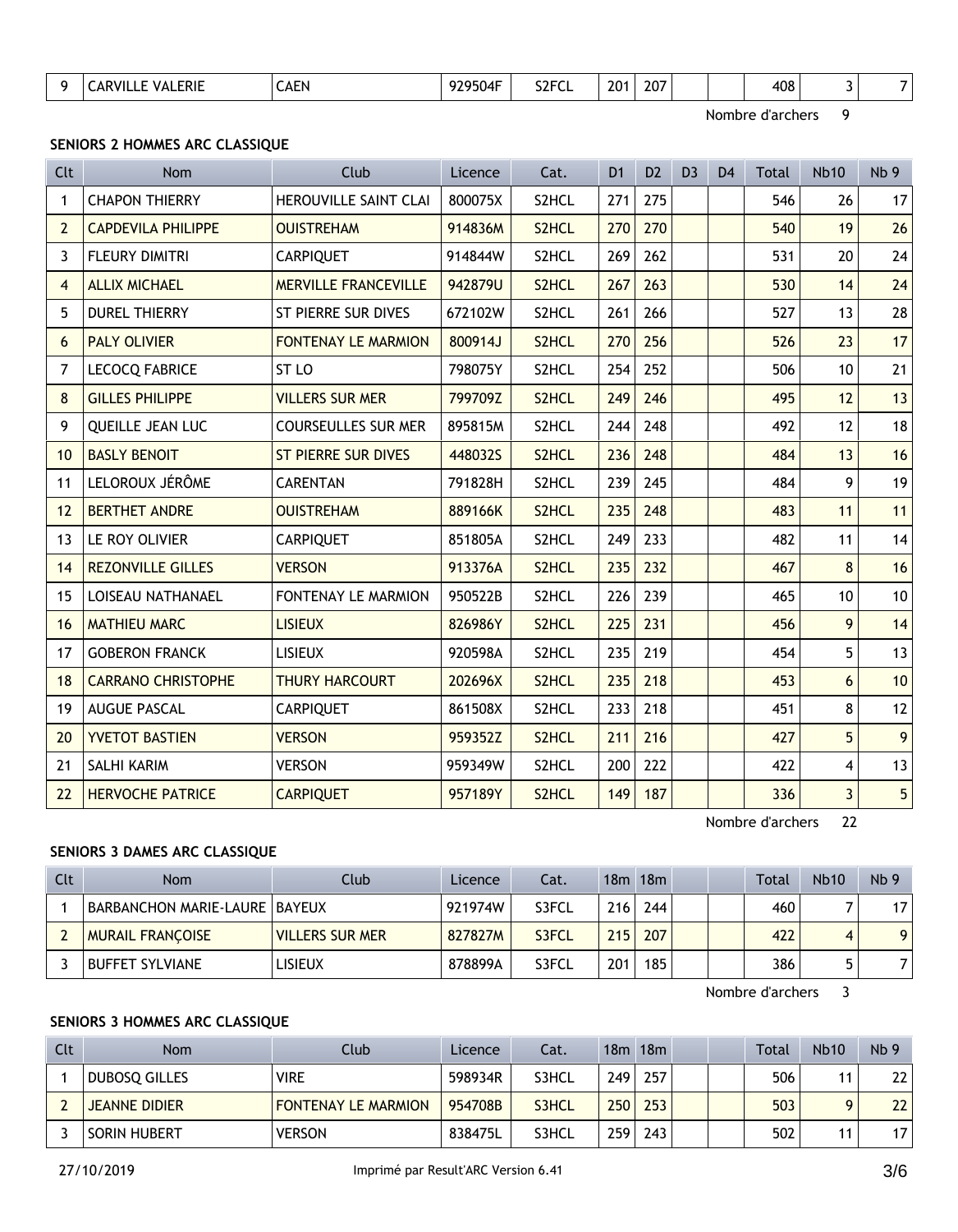| 4  | <b>BURGUET DOMINIQUE</b>  | <b>CARPIQUET</b>            | 910257K | S3HCL | 255 | 243 |  | 498 | 10 <sup>1</sup>         | 18 |
|----|---------------------------|-----------------------------|---------|-------|-----|-----|--|-----|-------------------------|----|
| 5  | <b>DELAMARCHE MICHEL</b>  | ST PIERRE SUR DIVES         | 040881L | S3HCL | 253 | 238 |  | 491 | 11                      | 14 |
| 6  | <b>BONILLO ROBERT</b>     | <b>BAYEUX</b>               | 753455Y | S3HCL | 235 | 255 |  | 490 | 11                      | 16 |
| 7  | <b>CORTES JOSE LUIS</b>   | <b>OUISTREHAM</b>           | 869185S | S3HCL | 247 | 237 |  | 484 | 10                      | 15 |
| 8  | <b>LATUR GILLES</b>       | <b>BAYEUX</b>               | 921984G | S3HCL | 247 | 231 |  | 478 | 10                      | 17 |
| 9  | <b>FAUCON ALAIN</b>       | <b>ARGENCES</b>             | 374774N | S3HCL | 237 | 241 |  | 478 | 10                      | 17 |
| 10 | <b>BARON PATRICK</b>      | <b>BAYEUX</b>               | 921978A | S3HCL | 240 | 237 |  | 477 | 9                       | 17 |
| 11 | LEPELLETIER CHARLES       | <b>COURSEULLES SUR MER</b>  | 826665Z | S3HCL | 246 | 228 |  | 474 | 8                       | 18 |
| 12 | <b>DUVAL DANIEL</b>       | <b>DOUVRES LA DELIVRAND</b> | 450383X | S3HCL | 234 | 239 |  | 473 | 13                      | 11 |
| 13 | <b>VALLEE JEAN PAUL</b>   | <b>CAEN</b>                 | 275539Z | S3HCL | 230 | 242 |  | 472 | 10                      | 17 |
| 14 | <b>HAUTEUR MARC</b>       | <b>CARPIQUET</b>            | 717062R | S3HCL | 228 | 239 |  | 467 | $\overline{7}$          | 20 |
| 15 | LEBREDONCHEL ALAIN        | <b>LISIEUX</b>              | 855698G | S3HCL | 231 | 233 |  | 464 | 10                      | 12 |
| 16 | <b>LANCON FRANCK</b>      | <b>VERSON</b>               | 415435K | S3HCL | 226 | 232 |  | 458 | $\overline{7}$          | 19 |
| 17 | <b>NOEL GERARD</b>        | <b>ARGENCES</b>             | 267693W | S3HCL | 222 | 210 |  | 432 | $\overline{\mathbf{4}}$ | 11 |
| 18 | <b>VERITE BERNARD</b>     | <b>COURSEULLES SUR MER</b>  | 778203Y | S3HCL | 205 | 225 |  | 430 | $\overline{2}$          | 15 |
| 19 | <b>GELHAY MICHEL</b>      | <b>VERSON</b>               | 270658U | S3HCL | 222 | 200 |  | 422 | 4                       | 11 |
| 20 | LEBREUILLY DOMINIQUE      | <b>BAYEUX</b>               | 793136E | S3HCL | 220 | 201 |  | 421 | $\overline{3}$          | 10 |
| 21 | <b>ALLART JEAN-PIERRE</b> | <b>VERSON</b>               | 863942T | S3HCL | 227 | 189 |  | 416 | 5                       | 14 |
| 22 | <b>DOUDNIK PIERRE</b>     | <b>ARGENCES</b>             | 974362P | S3HCL | 205 | 211 |  | 416 | 5                       | 13 |
| 23 | <b>BOCE JEAN MARC</b>     | <b>CARPIQUET</b>            | 790318S | S3HCL | 215 | 197 |  | 412 | 5                       | 10 |
| 24 | <b>GUINCESTRE FABRICE</b> | <b>ARGENCES</b>             | 826754W | S3HCL | 208 | 190 |  | 398 | 6                       | 11 |

Nombre d'archers 24

# **CADETTES DAMES ARC A POULIES**

| Clt | Nom                  | Club          | Licence | Cat.      | 18m | 18 <sub>m</sub> | Total | <b>Nb10</b> | N <sub>b</sub> 9 |
|-----|----------------------|---------------|---------|-----------|-----|-----------------|-------|-------------|------------------|
|     | <b>DELAYE ROMANE</b> | <b>VERSON</b> | 920411X | CFCO<br>◡ | 267 | 263             | 530   |             | 34               |

Nombre d'archers 1

# **CADETS HOMMES ARC A POULIES**

| Clt | <b>Nom</b>        | Club                  | Licence | ำ~+<br>cal. | 18m           | 18 <sub>m</sub> |  | <b>Total</b> | <b>Nb10</b> | Nb <sub>5</sub> |
|-----|-------------------|-----------------------|---------|-------------|---------------|-----------------|--|--------------|-------------|-----------------|
|     | <b>BUREL NAEL</b> | <b>FALAISE</b><br>FAI | 797562R | снсо        | 266<br>$\sim$ | 268             |  | 534          |             | 41              |

Nombre d'archers 1

## **JUNIORS HOMMES ARC A POULIES**

| <b>Clt</b> | Nom                    | Ilub             | Licence                       | $\sim$<br>cal. | 18 <sub>m</sub>               | 18 <sub>m</sub> |  | Total | <b>Nb10</b> | Nb <sub>9</sub> |
|------------|------------------------|------------------|-------------------------------|----------------|-------------------------------|-----------------|--|-------|-------------|-----------------|
|            | <b>FONTAINE DAMIEN</b> | <b>CARPIQUET</b> | 1195<br>O <sub>4</sub><br>フコー | JHCC           | $\sim$ $\sim$<br><u>_ , ,</u> | 269             |  | 541   | ⊿           | 34              |

Nombre d'archers 1

# **SENIORS 1 DAMES ARC A POULIES**

| $\Gamma$<br>ut | <b>Nom</b>            | Jub                                          | Licence | $-1$<br>cal. | 18 <sub>m</sub> | 18m |  | <b>Total</b> | <b>Nb10</b> | N <sub>b</sub> 9 |
|----------------|-----------------------|----------------------------------------------|---------|--------------|-----------------|-----|--|--------------|-------------|------------------|
|                | _AETITIA<br>ARPFNTIFR | <b>DIVES</b><br>ST<br><b>PIERRE</b><br>: Sur | 792556Z | 51FCC        | 270             | ~-- |  | 556          | 20          | 36               |

Nombre d'archers 1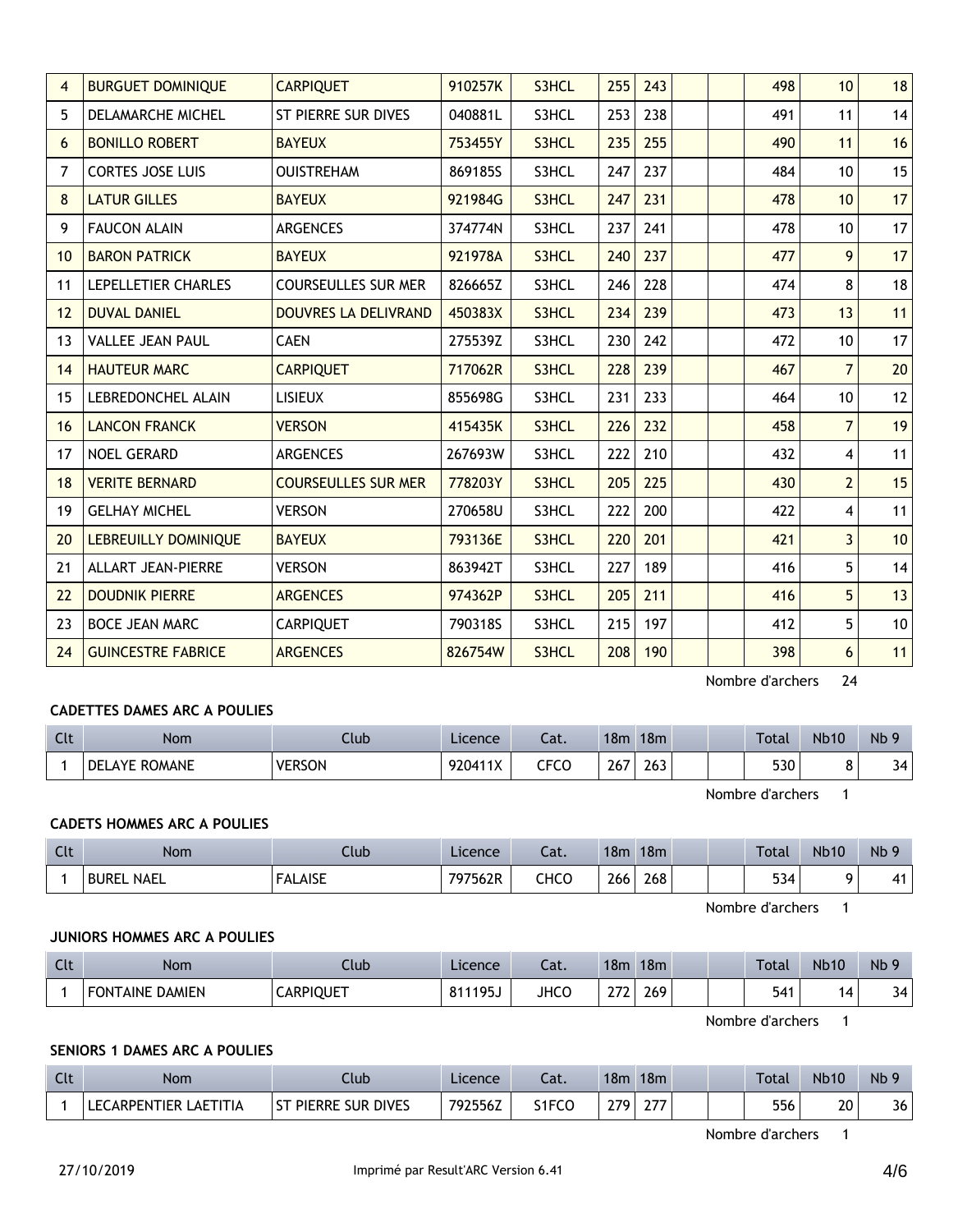#### **SENIORS 1 HOMMES ARC A POULIES**

| Clt | <b>Nom</b>              | Club                       | Licence | Cat.               | 18m              | 18m  | <b>Total</b> | <b>Nb10</b> | Nb <sub>9</sub> |
|-----|-------------------------|----------------------------|---------|--------------------|------------------|------|--------------|-------------|-----------------|
|     | <b>ENGELS THOMAS</b>    | <b>COURSEULLES SUR MER</b> | 702538D | S1HCO              | 280 <sub>1</sub> | 283. | 563          | วว          | 37              |
|     | VILLEROY JEAN-SEBASTIEN | <b>ARGENCES</b>            | 690137Z | S <sub>1</sub> HCO | 279              | 278  | 557          | 24          | 37              |

Nombre d'archers 2

# **SENIORS 2 DAMES ARC A POULIES**

| Clt | <b>Nom</b>               | Club                | Licence | Cat.               |                  | 18m 18m |  | Total | <b>Nb10</b> | Nb <sub>9</sub> |
|-----|--------------------------|---------------------|---------|--------------------|------------------|---------|--|-------|-------------|-----------------|
|     | <b>POULINGUE VALERIE</b> | ST PIERRE SUR DIVES | 814319E | S <sub>2</sub> FCO | 279 <sub>1</sub> | 277     |  | 556   | 19          | 38              |
|     | LE MARCHAND MAGALI       | ST PIERRE SUR DIVES | 742397D | S <sub>2</sub> FCO | 275              | 278     |  | 553   | 21          | 35              |
|     | DARCILLON CECILE         | LONS LE SAUNIER     | 771397A | S <sub>2</sub> FCO | 272              | 271     |  | 543   | 11          | 44              |
|     | <b>ROTROU ANNE MARIE</b> | <b>CARPIOUET</b>    | 909835B | S <sub>2</sub> FCO | 270 <sub>1</sub> | 268     |  | 538   | 15          | 31 <sub>1</sub> |
|     | <b>BASLY CATHERINE</b>   | ST PIERRE SUR DIVES | 954639B | S <sub>2</sub> FCO | 250              | 262     |  | 512   | 6           | 35              |

Nombre d'archers 5

## **SENIORS 2 HOMMES ARC A POULIES**

| Clt            | Nom                       | Club                       | Licence | Cat.                           | D <sub>1</sub> | D <sub>2</sub> | D <sub>3</sub> | D <sub>4</sub> | Total | <b>Nb10</b>     | Nb <sub>9</sub> |
|----------------|---------------------------|----------------------------|---------|--------------------------------|----------------|----------------|----------------|----------------|-------|-----------------|-----------------|
|                | POULINGUE OLIVIER         | ST PIERRE SUR DIVES        | 672124V | S2HCO                          | 290            | 290            |                |                | 580   | 40              | 20 <sup>2</sup> |
| 2              | LECARPENTIER OLIVIER      | ST PIERRE SUR DIVES        | 647378X | S <sub>2</sub> HC <sub>O</sub> | 284            | 291            |                |                | 575   | 35              | 25              |
| 3              | PAYA JEAN-FRANCOIS        | <b>OUISTREHAM</b>          | 781155G | S <sub>2</sub> HCO             | 282            | 283            |                |                | 565   | 25              | 35              |
| $\overline{4}$ | <b>DARCILLON DENIS</b>    | <b>FONTENAY LE MARMION</b> | 771395Y | S <sub>2</sub> HC <sub>O</sub> | 277            | 284            |                |                | 561   | 23              | 36              |
| 5              | LE MARCHAND CHRISTOPHE    | ST PIERRE SUR DIVES        | 724661A | S <sub>2</sub> HC <sub>O</sub> | 274            | 271            |                |                | 545   | 13              | 39              |
| 6              | <b>BOUCE DAVID</b>        | <b>ARGENCES</b>            | 878677J | S <sub>2</sub> HCO             | 268            | 267            |                |                | 535   | 10 <sup>1</sup> | 44              |
| 7              | <b>BOUET LUDOVIC</b>      | <b>ARGENCES</b>            | 713285K | S2HCO                          | 270            | 264            |                |                | 534   | 10 <sup>°</sup> | 42              |
| 8              | <b>CARVILLE WILLIAM</b>   | <b>CAEN</b>                | 693837W | S <sub>2</sub> HC <sub>O</sub> | 259            | 272            |                |                | 531   | 17              | 35              |
| 9              | <b>BUREL PATRICK</b>      | <b>FALAISE</b>             | 805298Z | S <sub>2</sub> HCO             | 263            | 265            |                |                | 528   | 6               | 40              |
| 10             | <b>LECOUTURIER ERNEST</b> | <b>CARPIQUET</b>           | 855766F | S <sub>2</sub> HC <sub>O</sub> | 263            | 263            |                |                | 526   | 9               | 37              |
| 11             | SZCZEPSKI DIDIER          | <b>ARGENCES</b>            | 950997T | S <sub>2</sub> HCO             | 240            | 267            |                |                | 507   | 10              | 34              |
| 12             | <b>BLIN FREDERIC</b>      | <b>CARPIQUET</b>           | 932987S | S <sub>2</sub> H <sub>CO</sub> | 233            | 238            |                |                | 471   | 5               | 22              |

Nombre d'archers 12

# **SENIORS 3 DAMES ARC A POULIES**

| Clt | Nom  | Club                       | Licence | Cat.  | 18m | 18 <sub>m</sub> |  | Total | <b>Nb10</b> | Nb |
|-----|------|----------------------------|---------|-------|-----|-----------------|--|-------|-------------|----|
|     | . DE | <b>COURSEULLES SUR MER</b> | 848184P | S3FCO | 215 | 188             |  | 403   |             | 10 |

Nombre d'archers 1

# **SENIORS 3 HOMMES ARC A POULIES**

| Clt | <b>Nom</b>                 | Club                 | Licence | Cat.  |     | $18m$ 18 $m$ |  | Total | Nb10 | Nb <sub>9</sub> |
|-----|----------------------------|----------------------|---------|-------|-----|--------------|--|-------|------|-----------------|
|     | <b>MALDONADO HUBERT</b>    | <b>CARPIOUET</b>     | 872011N | S3HCO | 280 | 283          |  | 563   | 24   | 35              |
|     | <b>BARBANCHON PHILIPPE</b> | COURSEULLES SUR MER  | 811840K | S3HCO | 277 | 270          |  | 547   | 21   | 34              |
|     | <b>OUIN PHILIPPE</b>       | DOUVRES LA DELIVRAND | 761210C | S3HCO | 274 | 272          |  | 546   | 13   | 41              |
|     | <b>PHILIPPE LUC</b>        | DOUVRES LA DELIVRAND | 932953E | S3HCO | 260 | 269          |  | 529   | 11   | 34              |